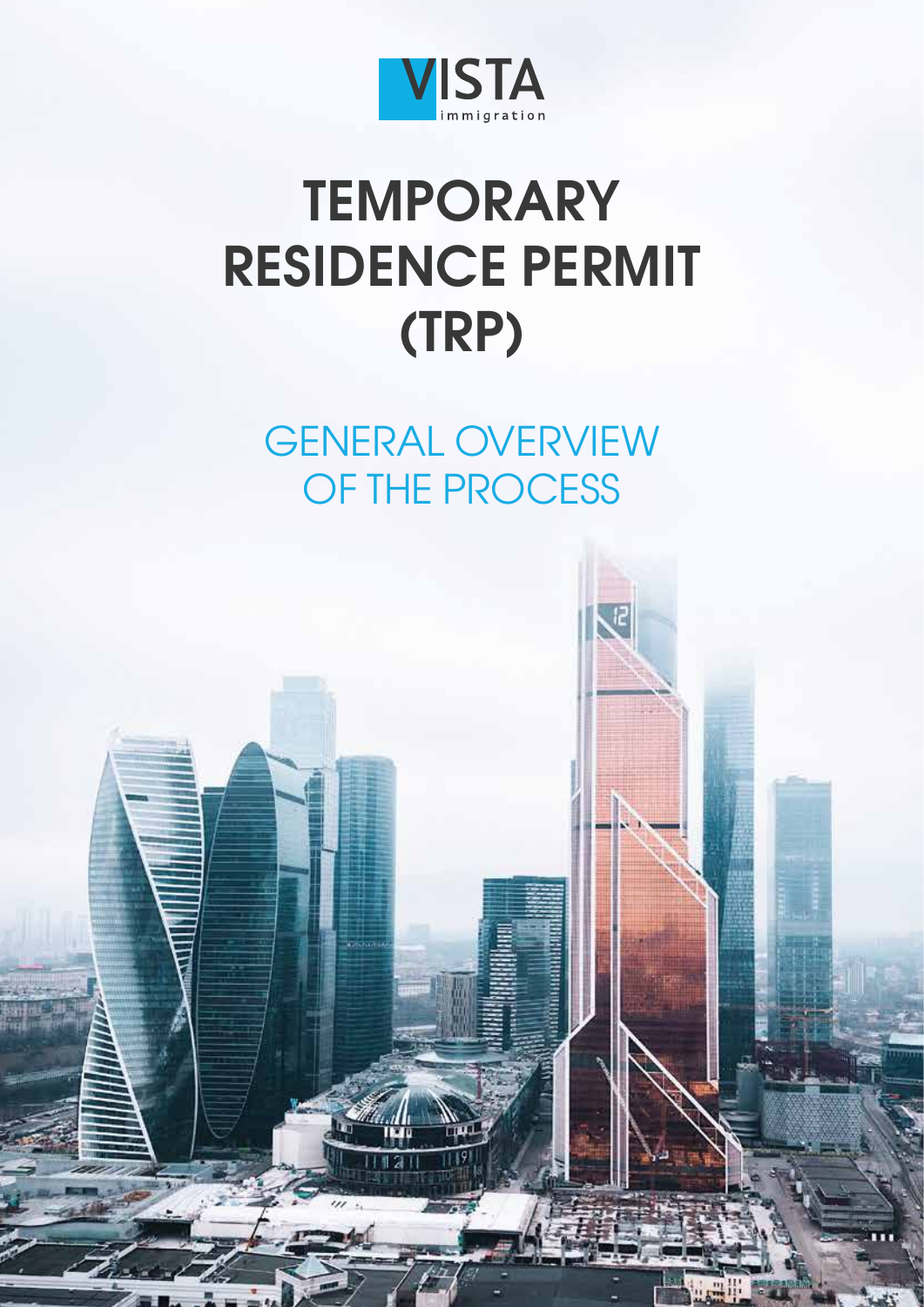#### **TRP – is a permission to temporary residency in Russia for foreign nationals.**

#### **Form – stamp in your passport / ID document of a foreign national**

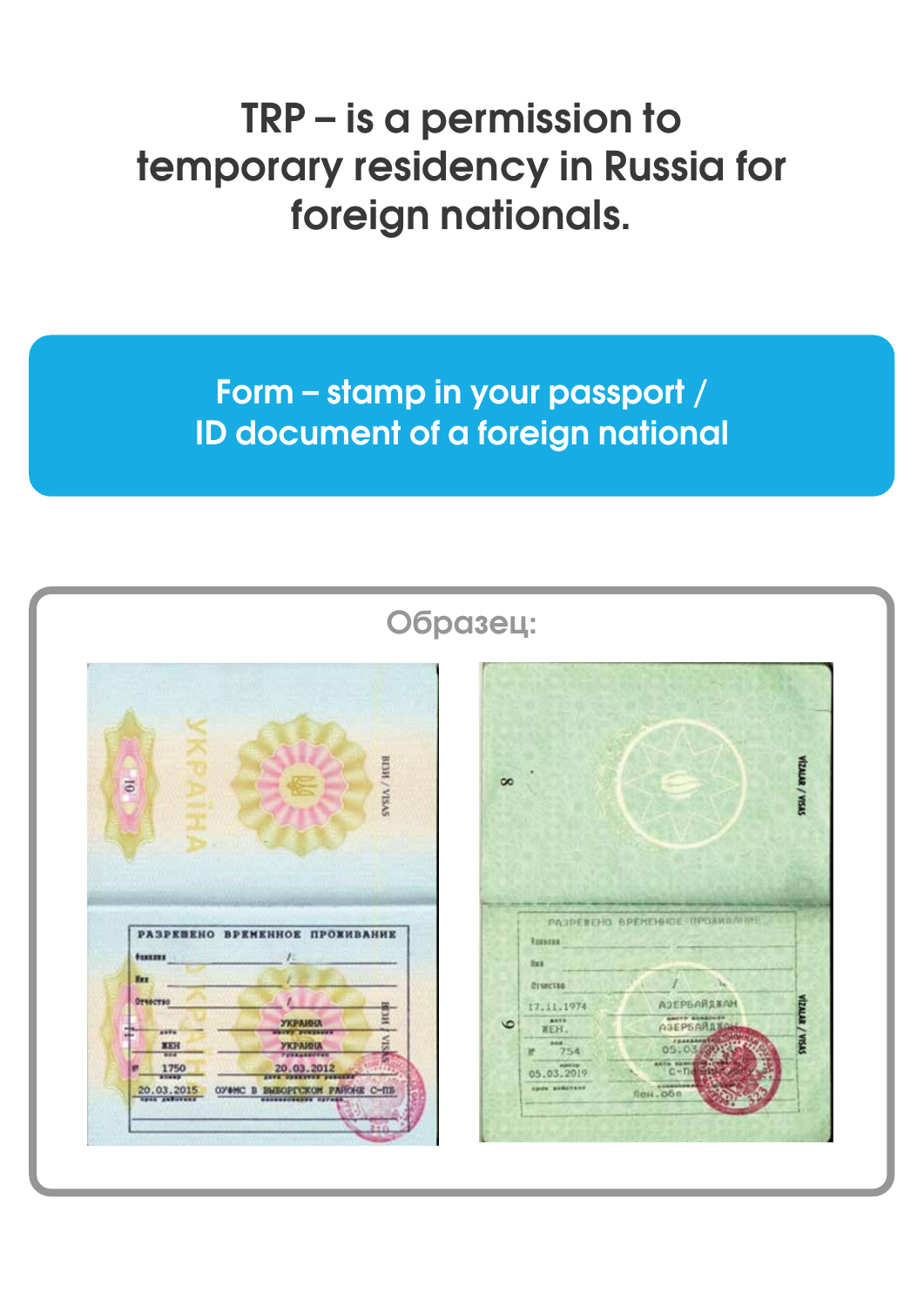#### **TRP matters are governed by Federal Law 115 «On legal status of foreign nationals in the Russian Federation»**



**Article 6:**

**Process of TRP issuance** **Article 7:**

**Grounds for rejection and termination of TRP**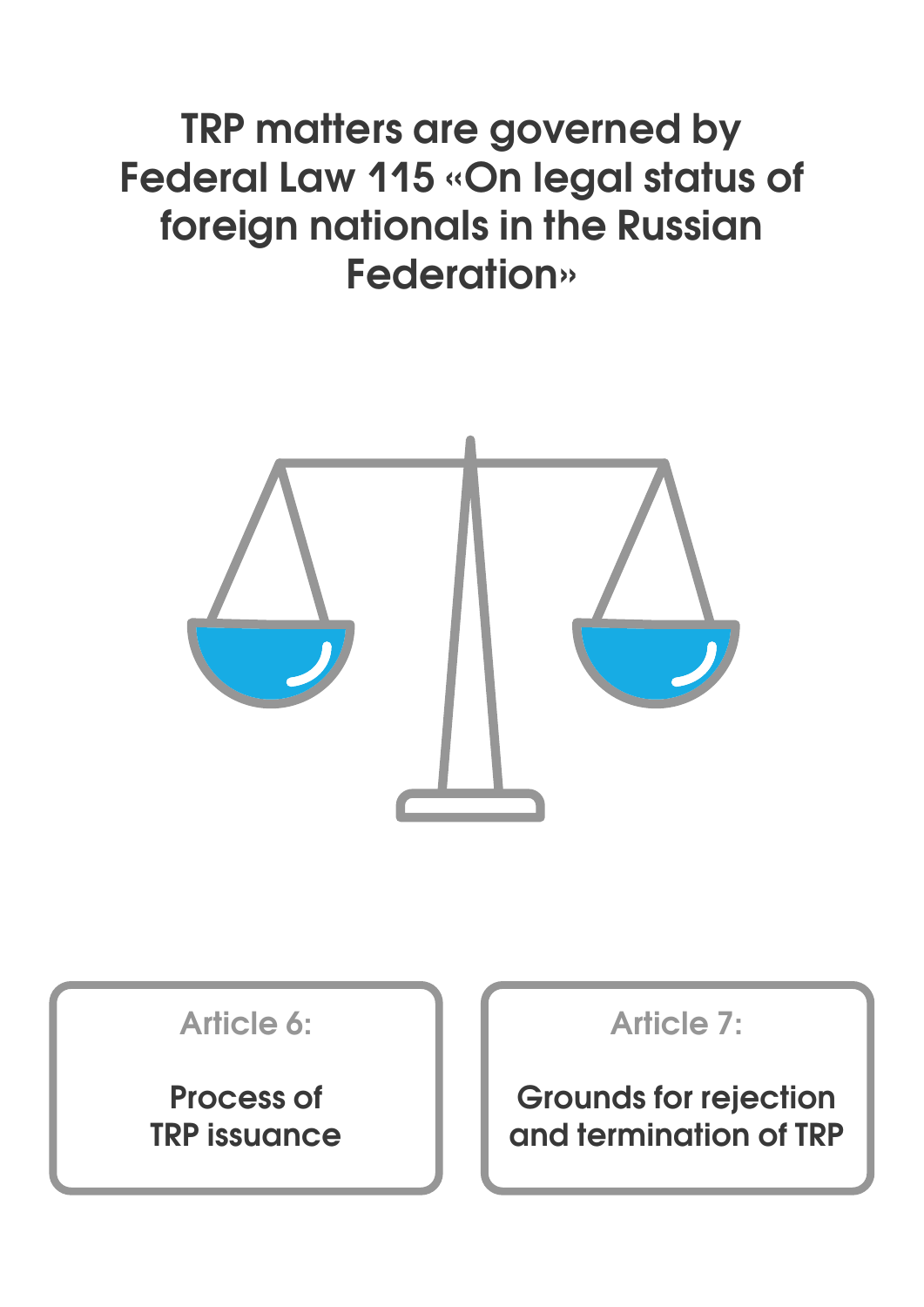# **VALIDITY PERIOD 3 YEARS**

#### **ATTENTION: Can't be extended!!!**

**It is necessary to timely apply for a 5-year residency permit or exit Russian Federation**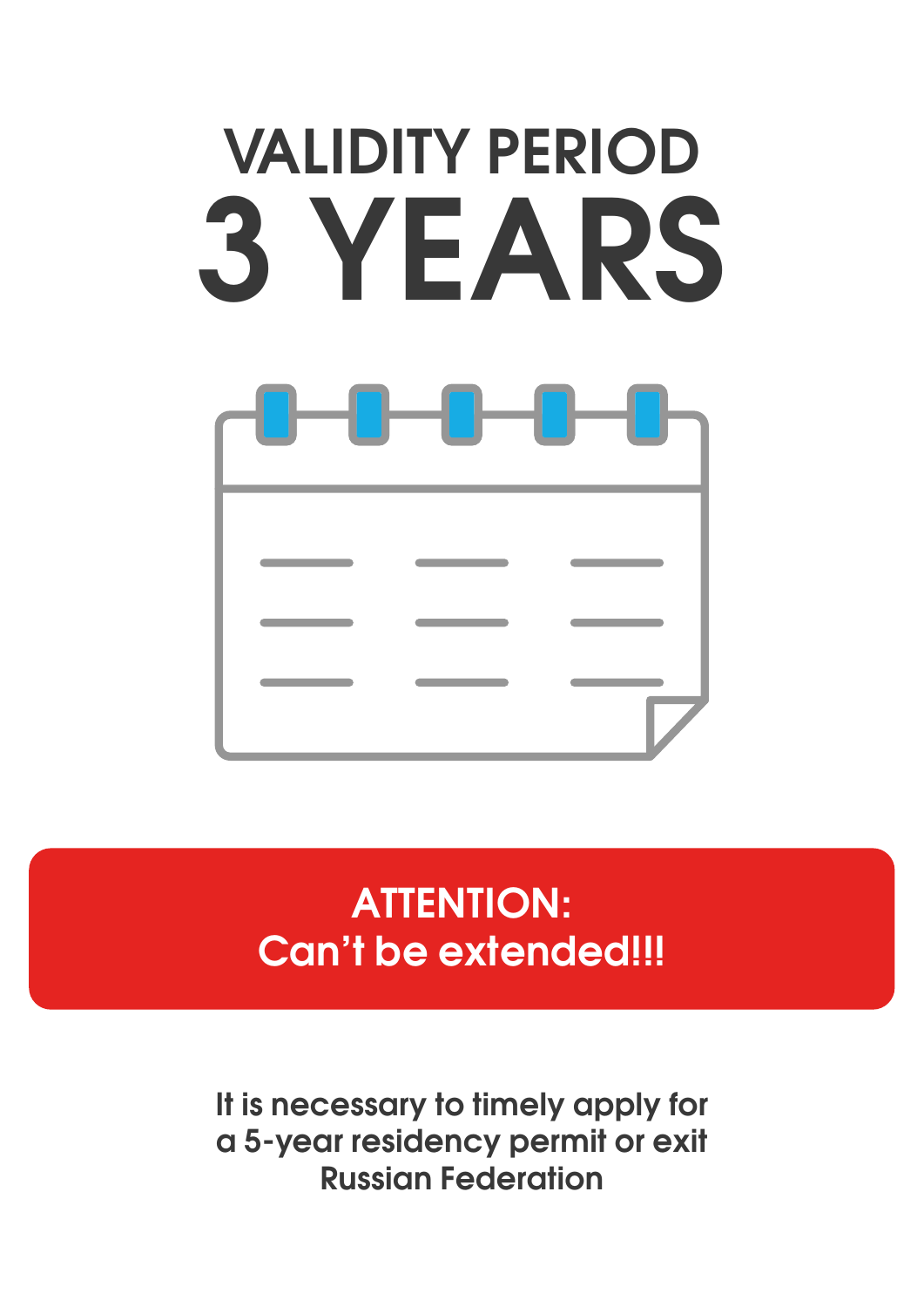## **Benefits of the TRP**





**Benefit from public medical care and visit local state hospitals and doctors**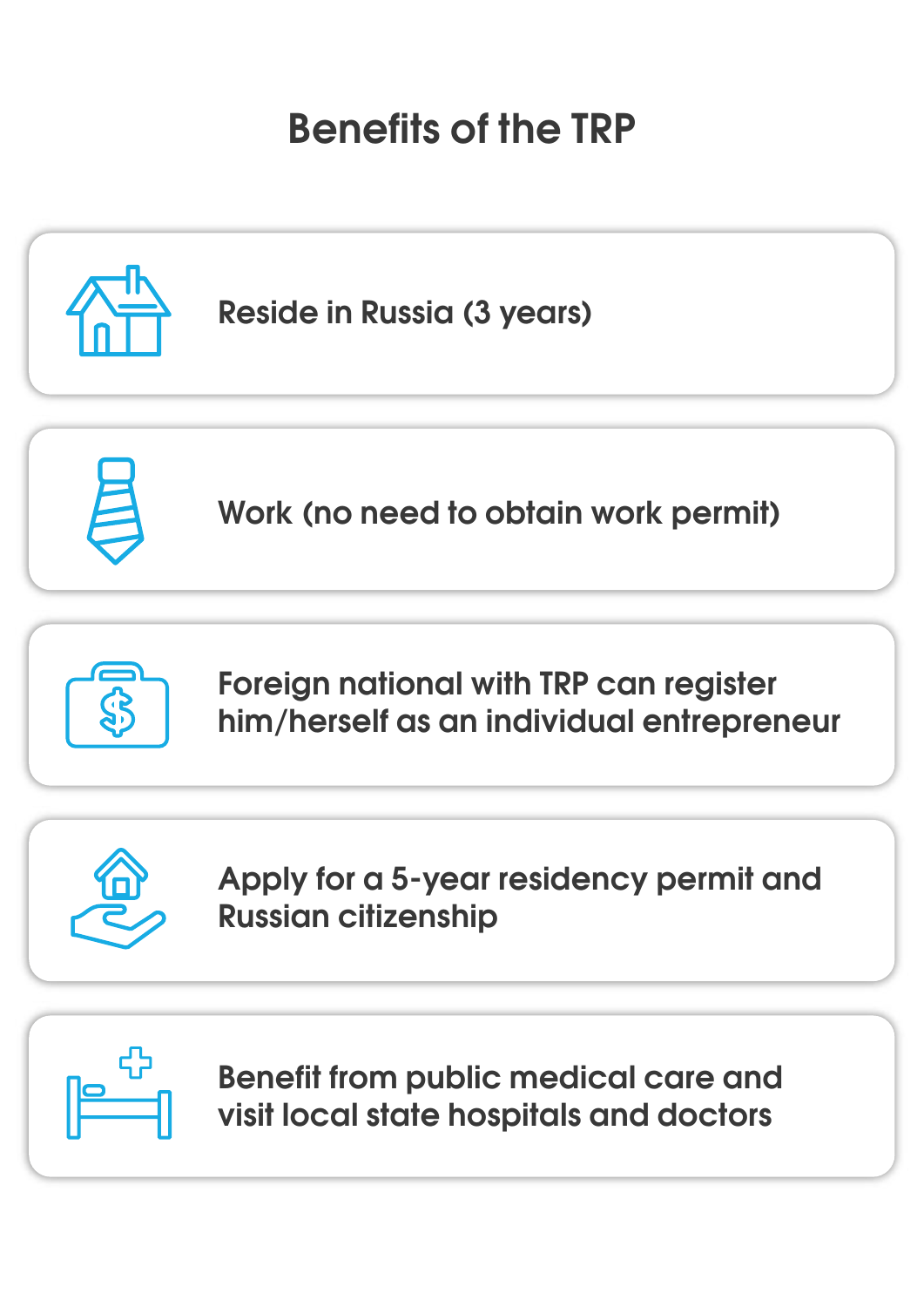## **RESTRICTIONS**

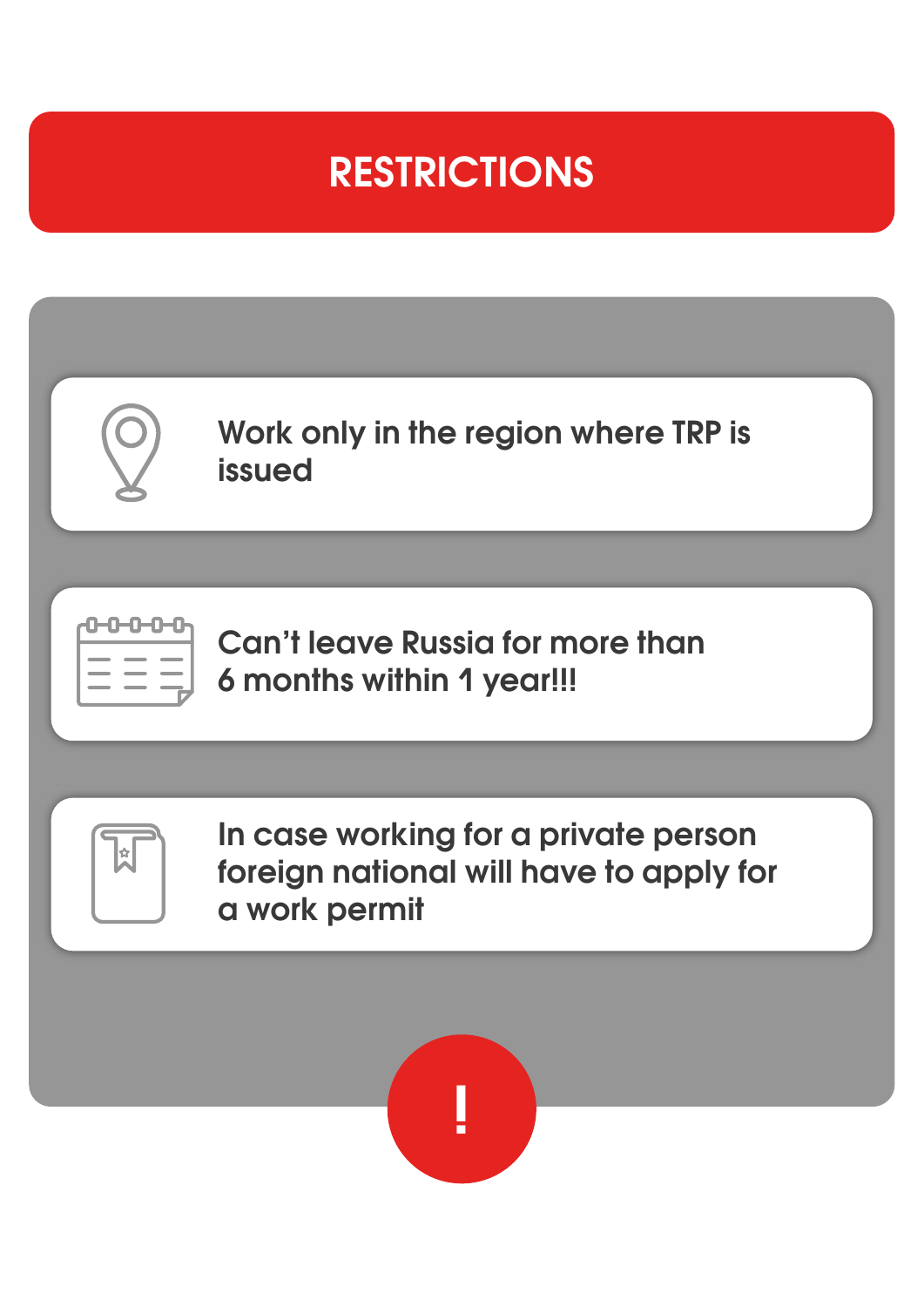# **ELIGIBILITY**

#### **QUOTA (annually established by the Russian Government for each Russian Region);**

# **GROUNDS WITHOUT QUOTA**



#### **Place of birth:**

Was born in Russia Was born in RSFSR + had USSR citizenship

#### **Family based:**



Incapacity (pension) + child - Russian citizen Incapacitated parent – Russian citizen Spouse – Russian citizen

Child under 18 – Russian citizen

Child over 18 – Russian citizen + incapacitated



#### **Other:**

Participant of the compatriot's relocation program Investment (amount is established by the Government) Military service in the Russian army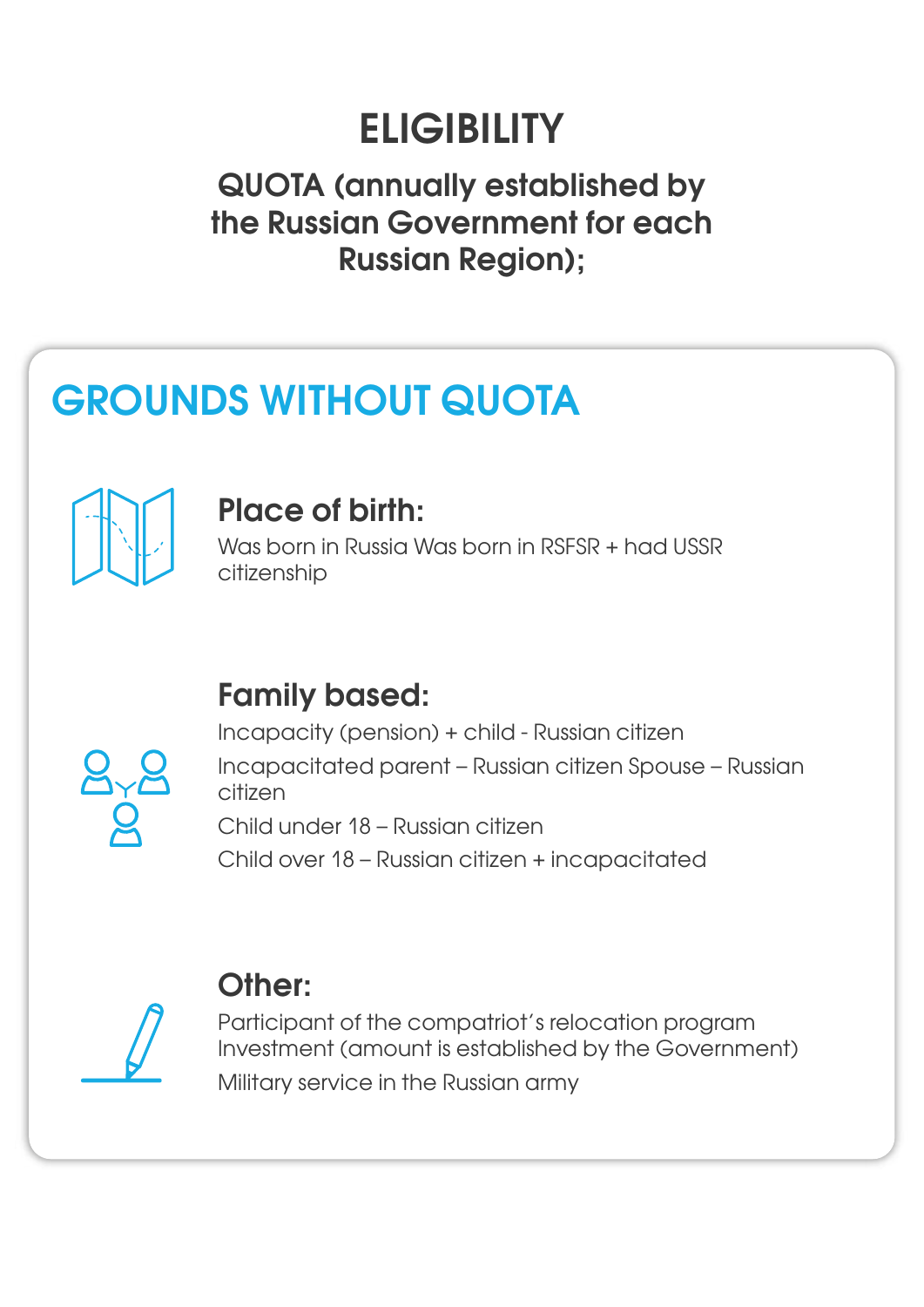# **PRACTICAL RECOMMENDATIONS**

- If you are applying for the TRP based on quota, it is advisable to submit application in the beginning of the year, because there is higher chance that the quota allocated slots are still available
- Instead of the exam certificates you can file: government-approved education certificate, issued on the territory of the former USSR before the 1st of January 1991 or education certificate issued starting the 1st of Jan 1991 in Russia
- If you need to get the exam certificate, confirming your knowledge of Russian language, History and Basics of legal knowledge, one can do it at one of the certified testing centers for foreign citizens (there are more than 400 in Russia)
- Medical Check-up for the TRP applications is conducted only by certified medical organizations!!!

#### **WHERE TO APPLY FOR TRP?**

**To the local immigration center**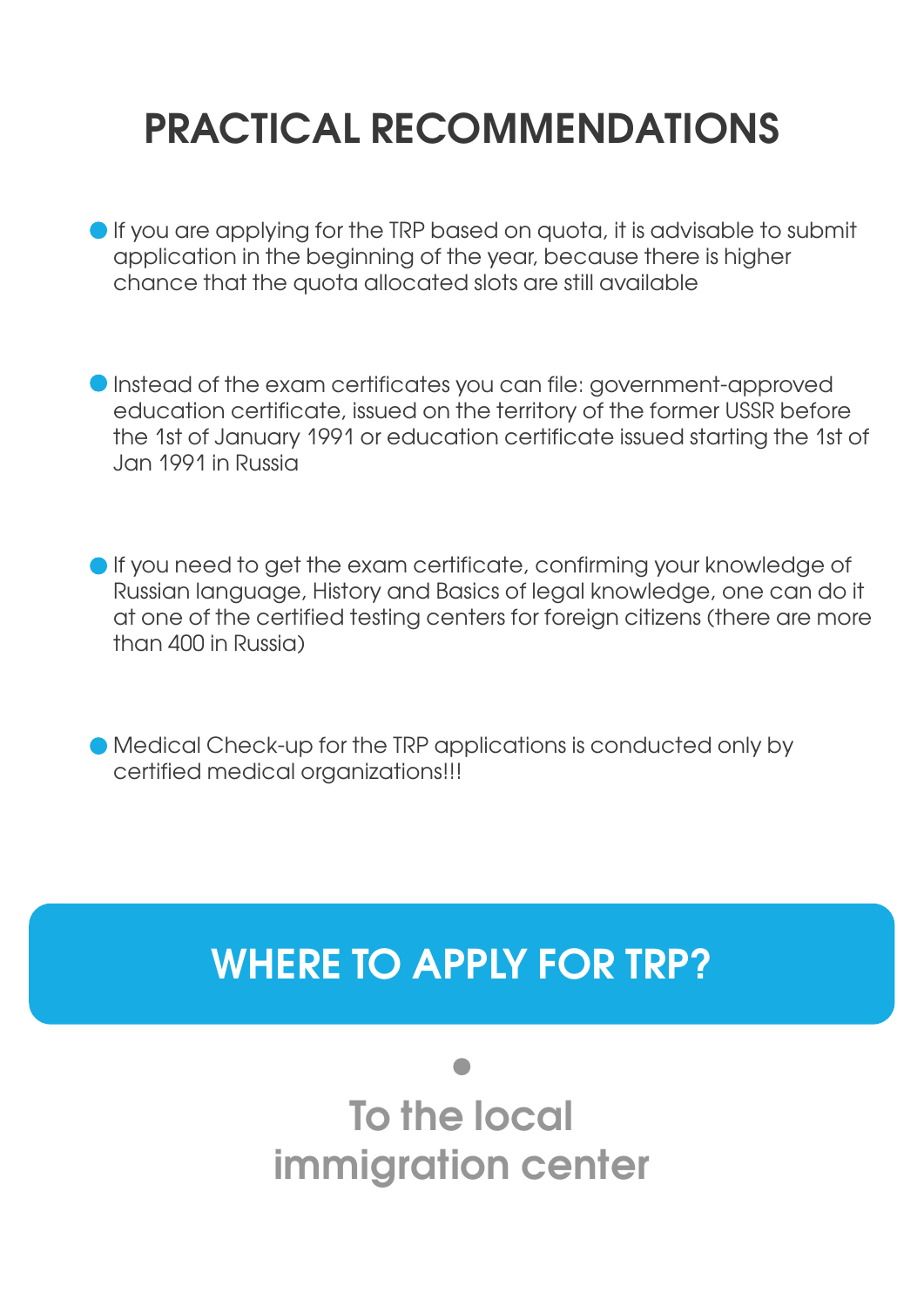

Processing time up to 6-7 months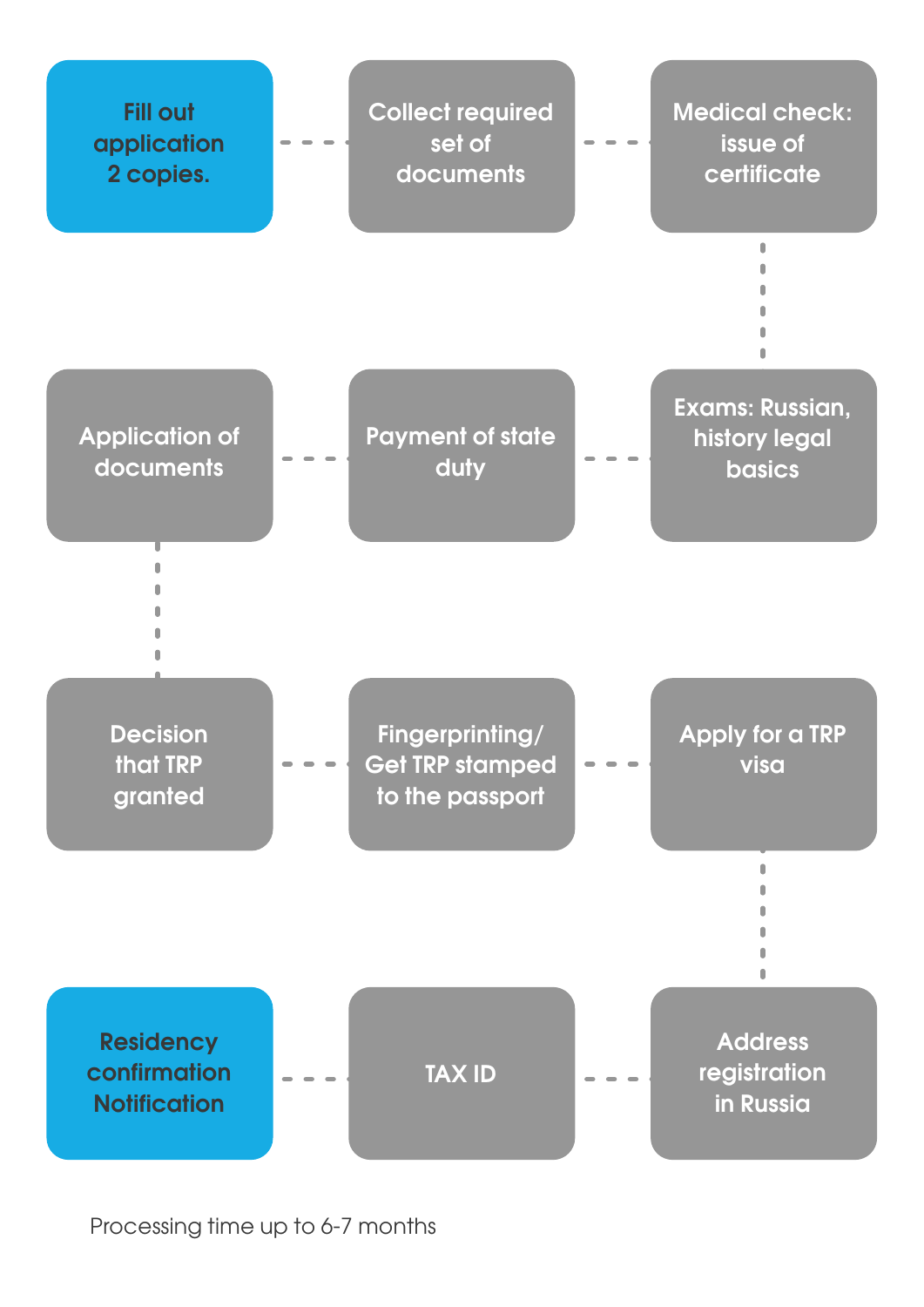# **REQUIRED DOCUMENTS**

- 2 copies of the TRP application
- 2 Photos 35×45 mm
- Passport and international passport (in case there is one)
- Criminal Record Certificate + apostilled and translated to Russian language (in case the applicant is from a visa country)
- **CALC** Medical Certificates
- Exam Certificates: Russian language, History, Basics of legal knowledge
- **Migration card**
- Address registration notification
- Payment of state duty
- **In case applying without the quota + documents confirming relevant ground, for example: Marriage Certificate, Birth Certificate, etc. (all documents require apostil and translation to Russian language in case were issued abroad)!!!**

## **CHILDREN:**

**All the above documents except for Exam Certificates! +**

● Birth Certificate with the confirmation of citizenship

If older 14 year of age – notarized consent to reside in Russia + Criminal Record Certificate (apostilled and translated to Russian language)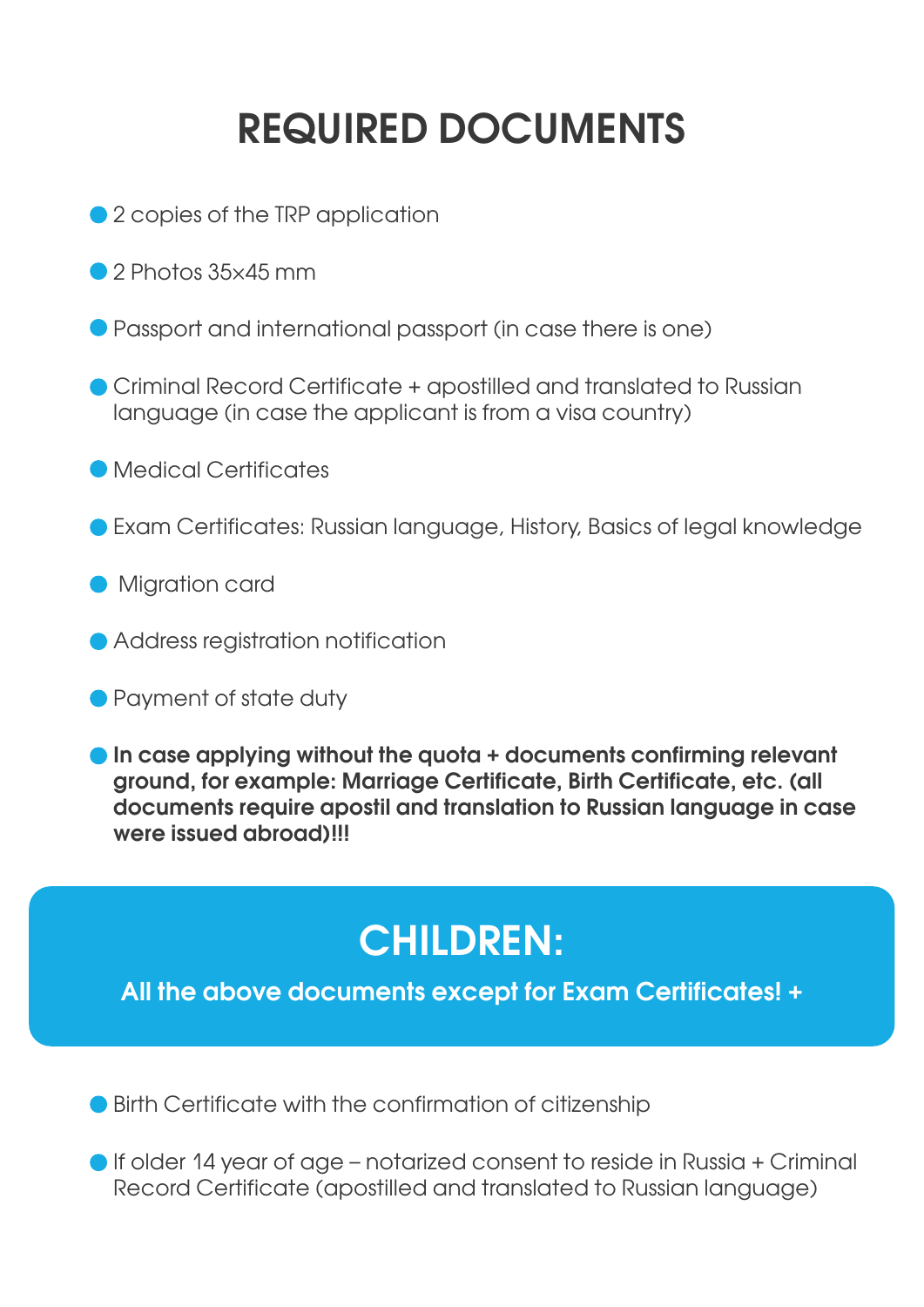## **REJECTION**

#### **TO ACCEPT THE DOCUMENTS**

- Mistakes in the application form
- $\bullet$  Documents are not compliant with the regulatory requirements
- **•** Passport is valid less than 6 months
- Applicant has violated the required terms of entry and stay
- Incomplete set of documents provided

#### **O ISSUE TRP (set out by the law)**

- Poses security threat: terrorist activity, conviction, been imprisoned in Russia, been previously deported from Russia, been charged with administrative offences
- Submitted false documents or information, fake marriage
- Financial issues: doesn't work, no place to legally reside after 3 years staying in Russia
- Health issues: drug addiction, HIV, infectious disease
- **Stay in the country: left Russia or is away for more than 6 months a** year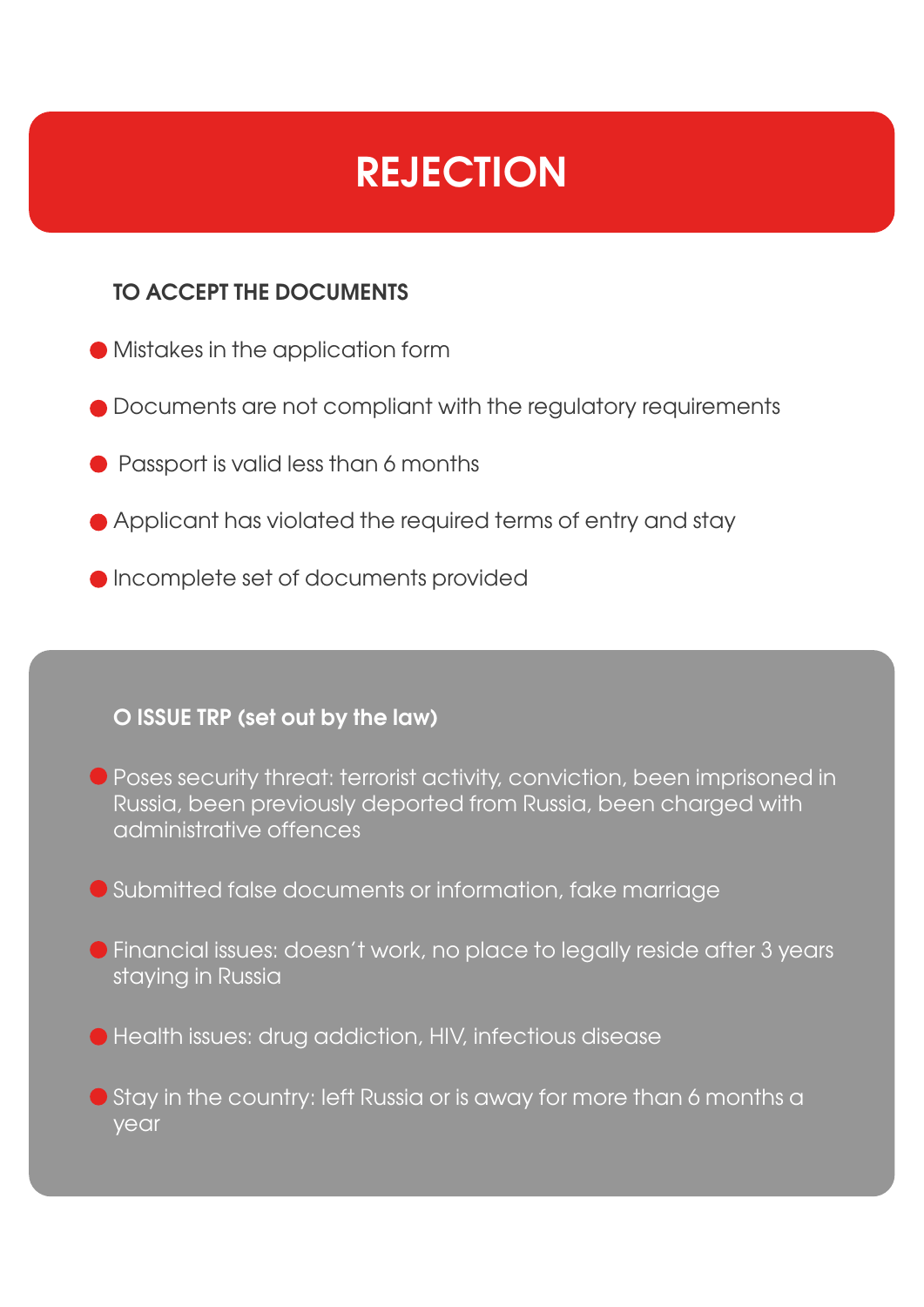## **APPEAL**

**FIRST STEP: Request to issued official document stating drounds for denial to issue TRP**

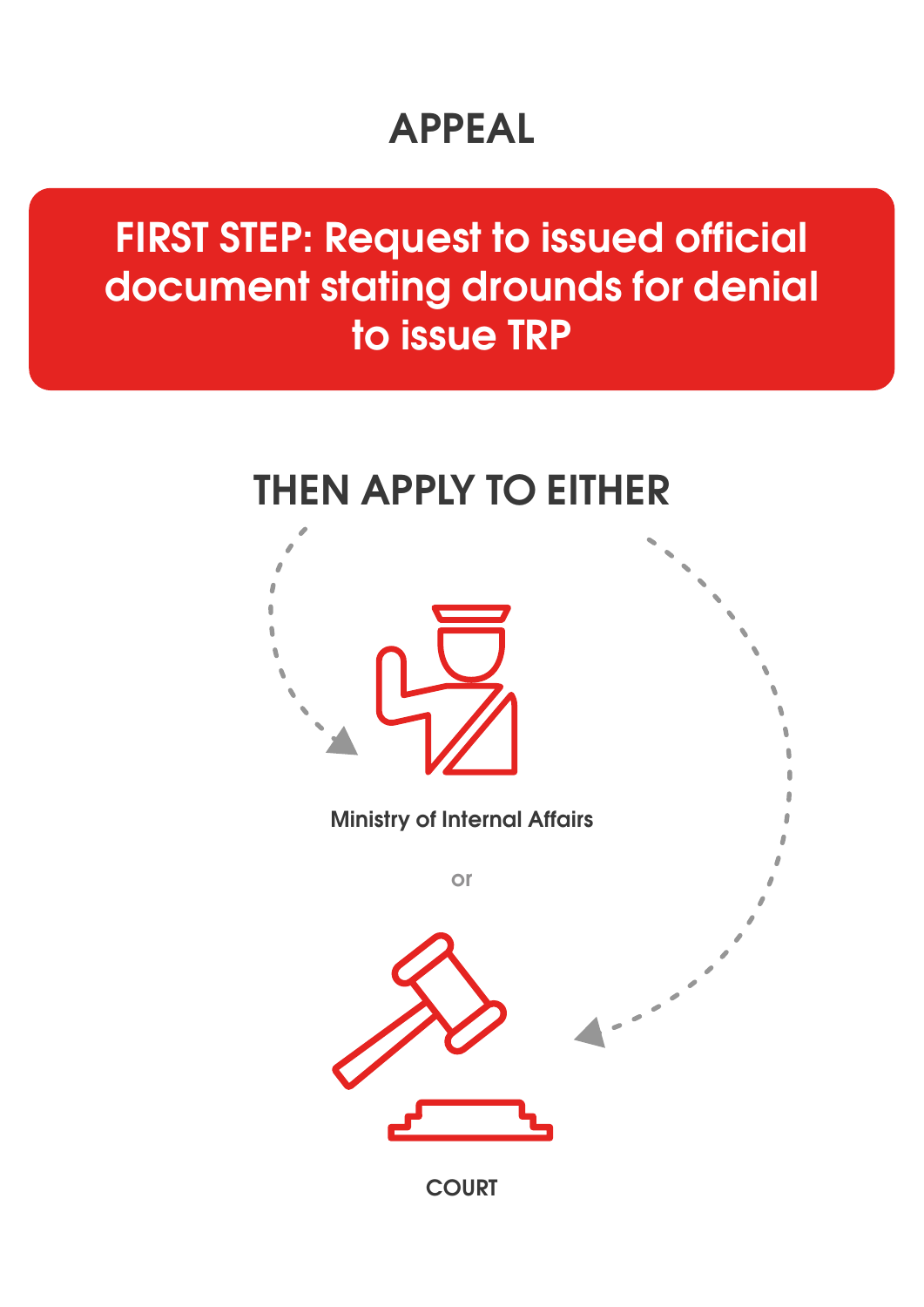#### **WHAT'S NEXT?**

#### **STEPS TO BE TAKEN AFTER TRP WAS ISSUED**



**Obtain personal Tax ID number and submit it to the Immigration Center Ministry of Internal Affairs**

**Term – 1 year**

**Annual notification of stay in Russia**

**Term: 1 year 2 months – annually during TRP validity**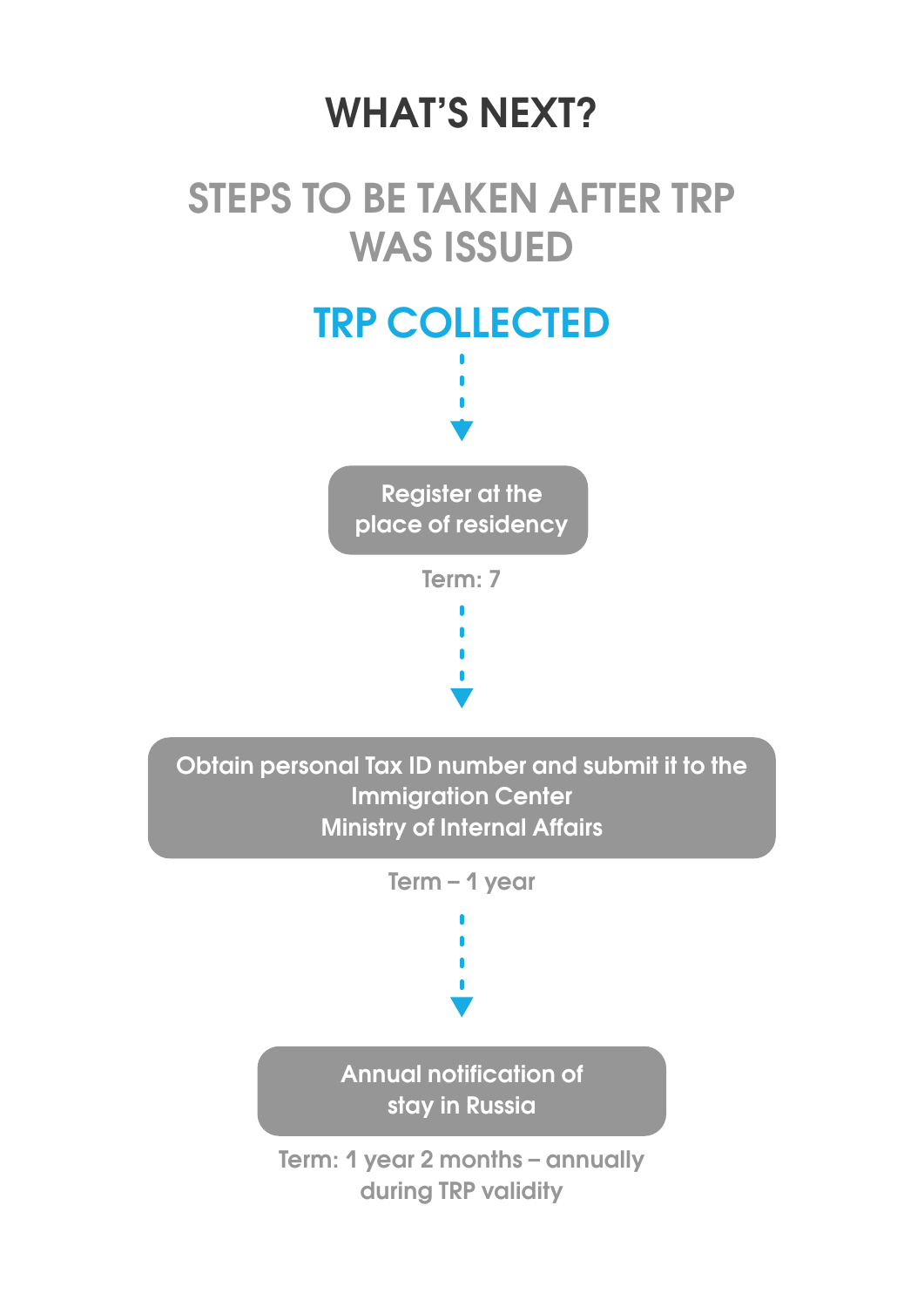#### **AFTER TRP**



**In case your TRP has expired and you didn't apply for the 5-year residency you would need to exit Russia and in case of need apply for TRP once again**



**You should apply for the 5-year residency permit 6 months prior to the expiration of the TRP**



**In case of need based on relevant legal grounds apply for Russian citizenship**